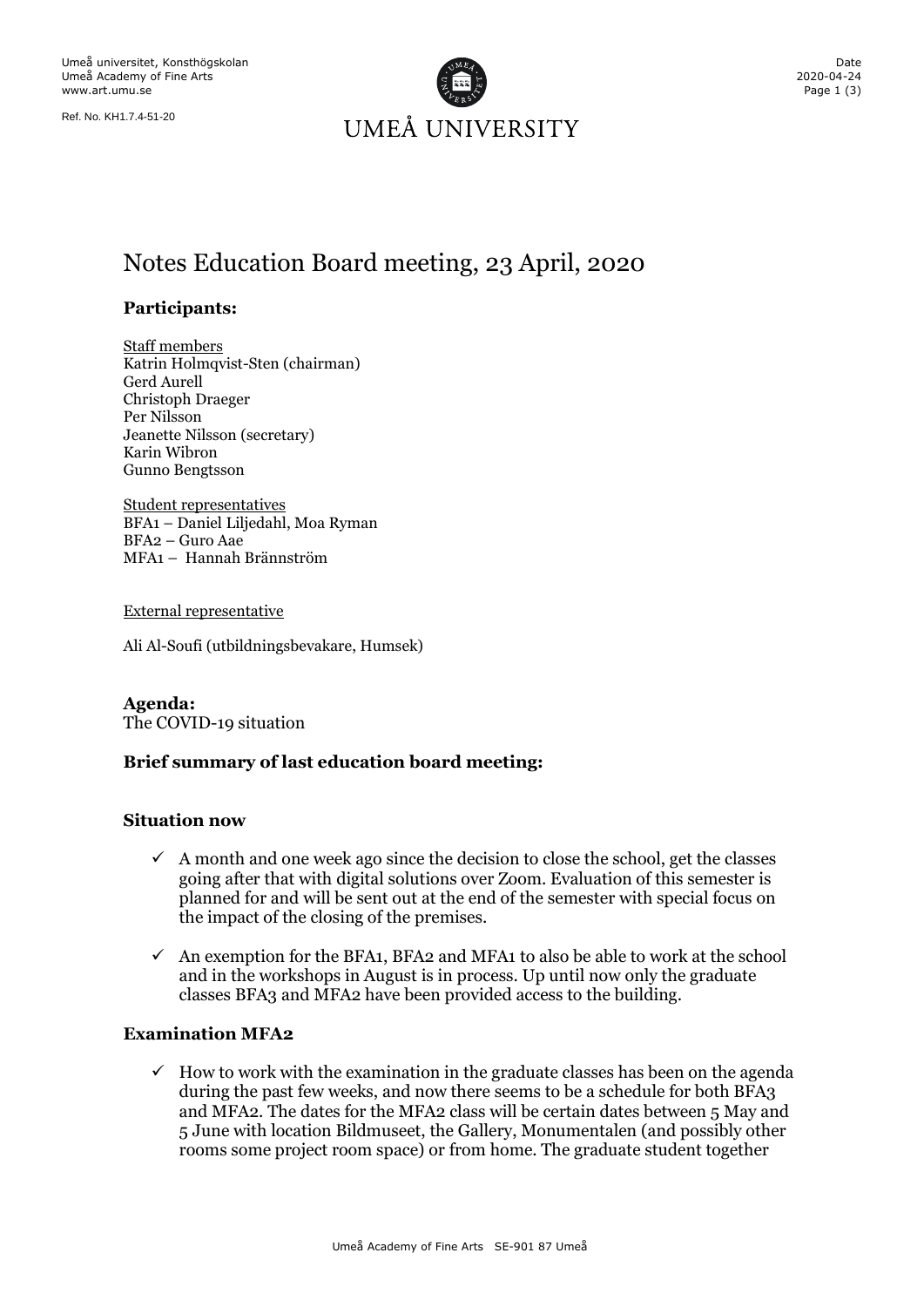Ref. No. KH1.7.4-51-20



with Christoph Draeger when at school and the rest of the class including the external examinator Maria Lind on Zoom. There will be a group crit and the link to each of the examinations will be sent out to the ones who show interest in joining (Christoph will send out the schedule as soon as it has been finalized).

 $\checkmark$  A catalogue of the MFA2 examination will be launched, intitially in a digital form, after the last examination. A photographer is hired and the graphic design of it will be worked with in the next couple of weeks, documentation of each examination with interviews will be published on the website and on facebook. A paper version of the catalogue may take until after the summer before completed.

# **Examination BFA3**

- The BFA3 class will also have to install and document individually either at Verkligheten or at the school, some will do it from other locations. The students will document their exhibtion with motion picture and/or photo and make a verbal presentation similar to the one normally taking place on-site (Västerbottensmuseet). The dates for the BFA3 examination are set to the end of May and early June when final seminar and opposition is taking place over Zoom with Katja Aglert, Micael Norberg and external examinator Lina Selander. A detailed examination schedule and links will be sent out when finalized.
- $\checkmark$  A catalogue is aimed to be sent for print 29 May at the latest in order to be ready until 5 June.
- $\checkmark$  As usual, technical equipment for documenting one's work is something that has to be shared between the classes. Lost & Found will be open on Thursdays for this purpose.

Due to the change of the examination method for the MFA2 and BFA3 class it has been necessary to revise the existing course plans in that there will not be a group exhibition open for the public.

# **News from the other classes**

- $\checkmark$  MFA1: Ariane Müller is having ongoing lectures and class meetings on Zoom. A discussion in the class is to have some sort of exhibition during the  $2<sup>nd</sup>$  half of May. Course with Marianna Feher is coming up and also a KUNO-course "Abisko Online"
- $\checkmark$  BFA2: Gerd Aurell is having Zoom meetings with the students. Presentations at Galleri Virtuell (online presentations of various artists) are planned for during weekends (Thu-Sun) in May in the form of 3 students each time. The first group will start their presentation on 30 April. After the four groups it's planned for a last weekend when the work will be summarized and shared by the class.
- $\checkmark$  BFA1: Annika Eriksson is planning for individual talks with the class starting on 27 April until 29 May. Exhibtions are held at Instagram (similar how to BFA2 are working) during May. A shared account where the students take turn in presenting their individual work having 2 days each.